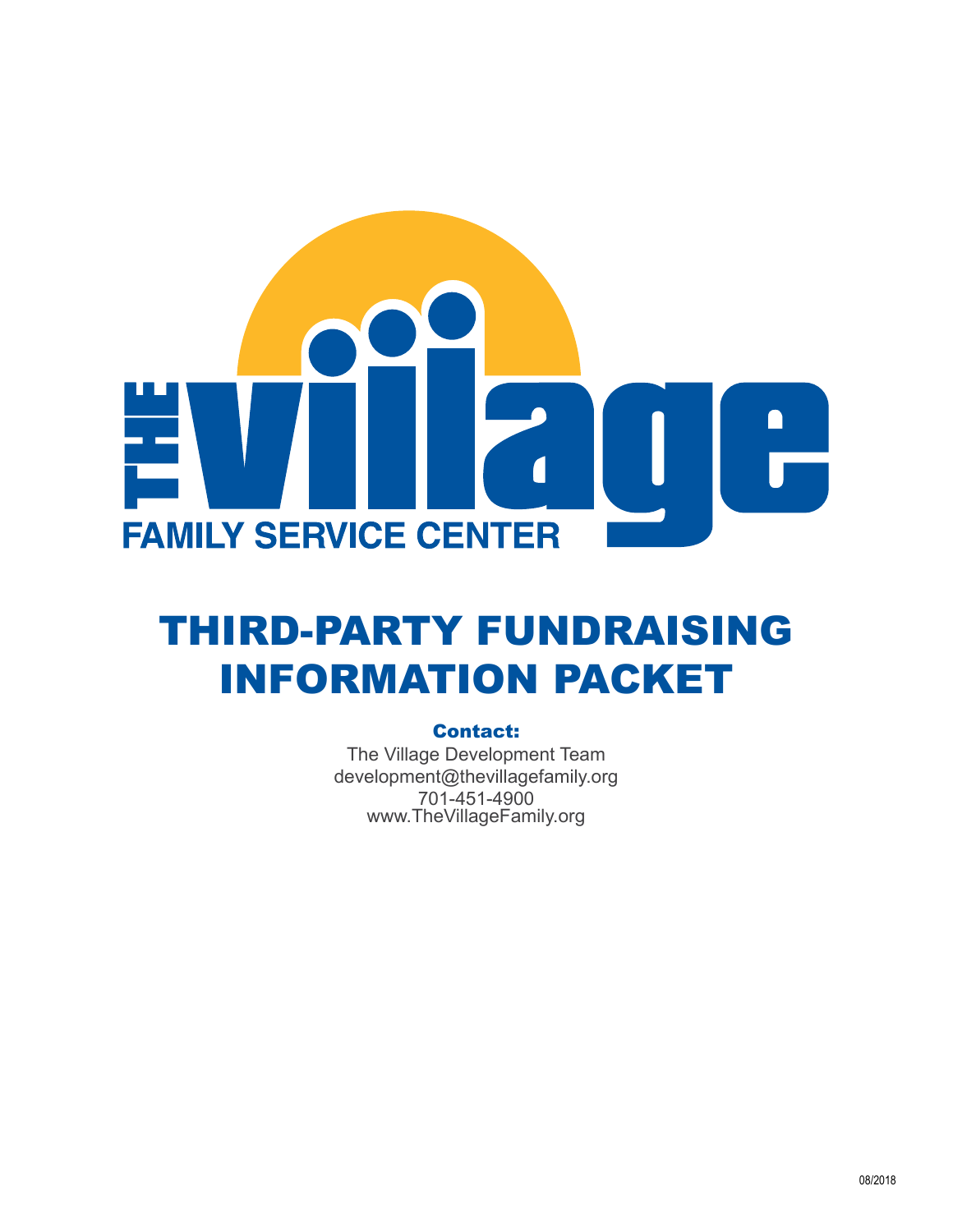

Thank you for your interest in hosting an independent third-party fundraising event to benefit The Village Family Service Center. Events such as yours are important in our efforts to raise funds and awareness for the work The Village does in the communities we serve.

## COMMONLY ASKED QUESTIONS:

### **"What is a Third-Party Fundraiser?"**

A third party-fundraising event is when a business, organization, community group, school or individual hosts an event or program to benefit The Village. It is planned and executed independently of The Village.

#### **"Why should I have a Third-Party Fundraiser for The Village?"**

The Village is owned by the community and depends on the support of our community to continue to offer many of the services and programs we do today. We need and value your help.

#### **"I want to host a fundraiser for The Village. What should I do next?"**

Contact the Development Team and submit the attached proposal form by email to development@thevillagefamily.org. Once you have approval of your proposed fundraiser, you will receive a Third Party Fundraising Agreement. After this agreement is signed and returned to The Village, you are ready to start promoting your event!

### **"What can The Village do to help with my fundraiser?"**

Because our resources are so precious, there are limits to how we can help. Below is a list of some of the things we do to help.

#### **Resources we may be able to provide include:**

- Limited volunteers
- Promotion through The Village's website, blog, Facebook and Twitter accounts
- Materials such as informational brochures about programs and services
- A representative from The Village to speak at your event

#### **The event sponsor is responsible for all details of the event including:**

- Underwriting all of the related costs
- Printing of all materials
- Creating flyers to publicize the event
- Working at the actual event



# THIRD-PARTY EVENT GUIDELINES:

1. Organizers must sign a Third-Party Agreement (to be distributed once proposal

2. Any promotion of the event must avoid statement or appearance of The Village Family Service Center endorsing any product, firm, organization, individual, or

3. The Village must approve all promotional materials, including but not limited to advertising, letters, brochures, flyers, and press releases, prior to production or

4. All promotional materials must clearly state the percentage of proceeds that will

5. The Village should receive a list of targeted sponsors for the event before they are approached in order to minimize overlap with other Village events and/or

- form is approved).
- service.
- distribution.
- benefit The Village.
- fundraising campaigns that may be underway.
- raffles and/or games of chance.
- 
- processed by The Village.
- records.
- party events.
- 11. The Village cannot benefit from the direct sale of alcohol.

6. Event organizers are responsible for obtaining all permits especially those for

7. Event organizers must obtain their own liability insurance to cover the event.

8. Under no circumstances should third-party event revenue and expenses flow through The Village books. Only the final net proceeds from the event are to be

9. The Village should receive a complete accounting of all funds collected and expenses related to the event. We reserve the right to inspect all event financial

10. The Village is not financially liable for the promotion and/or staging of third-